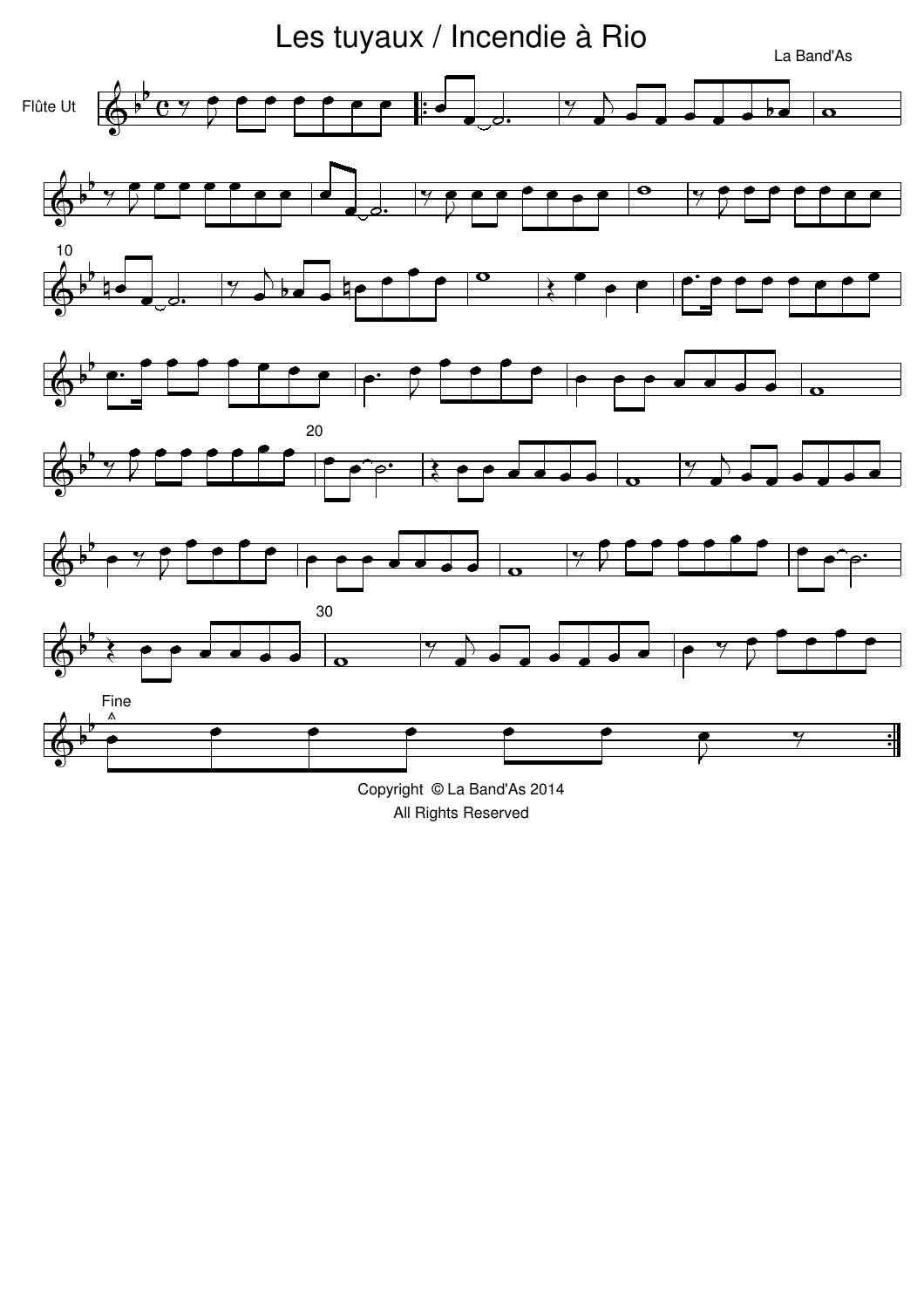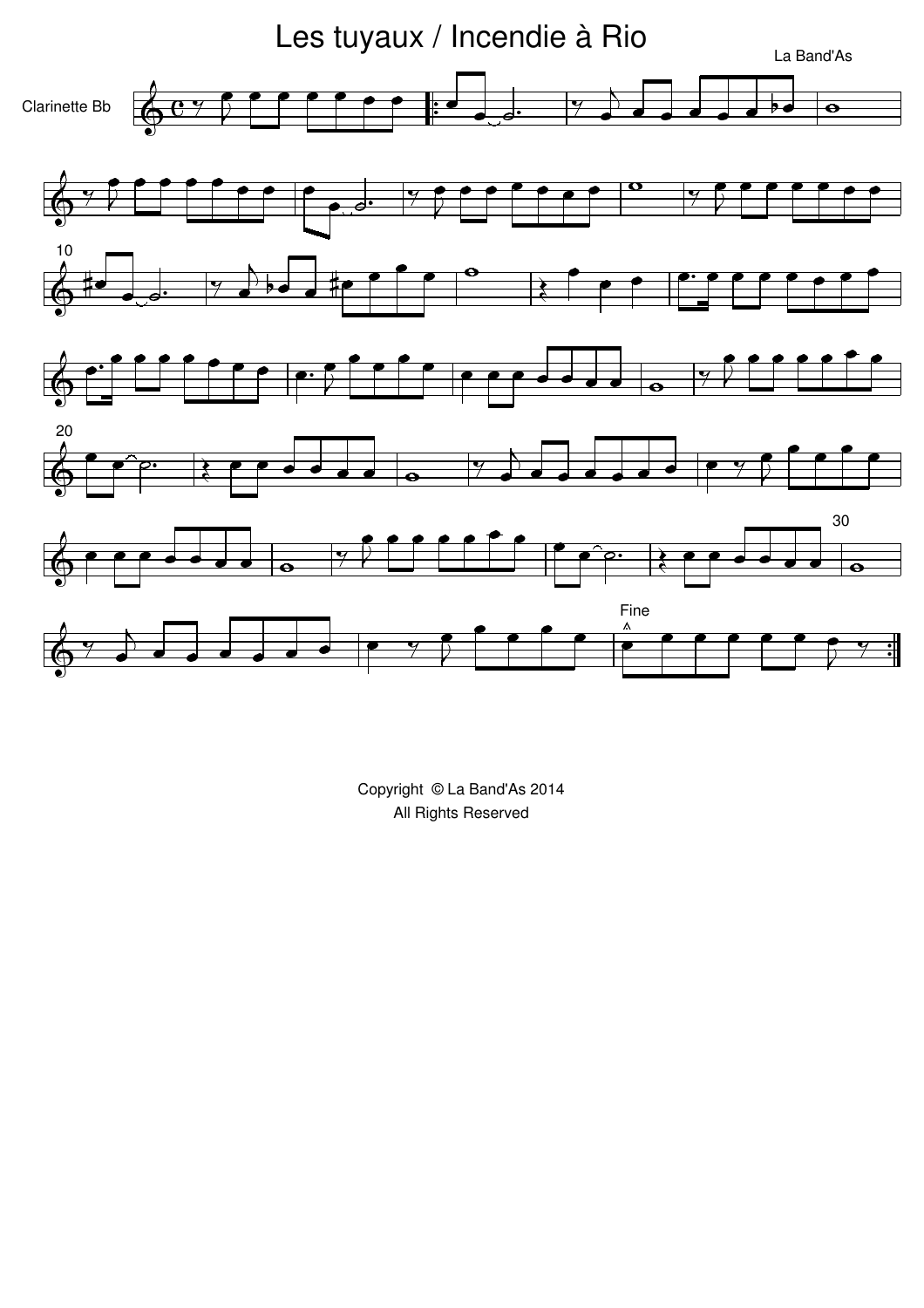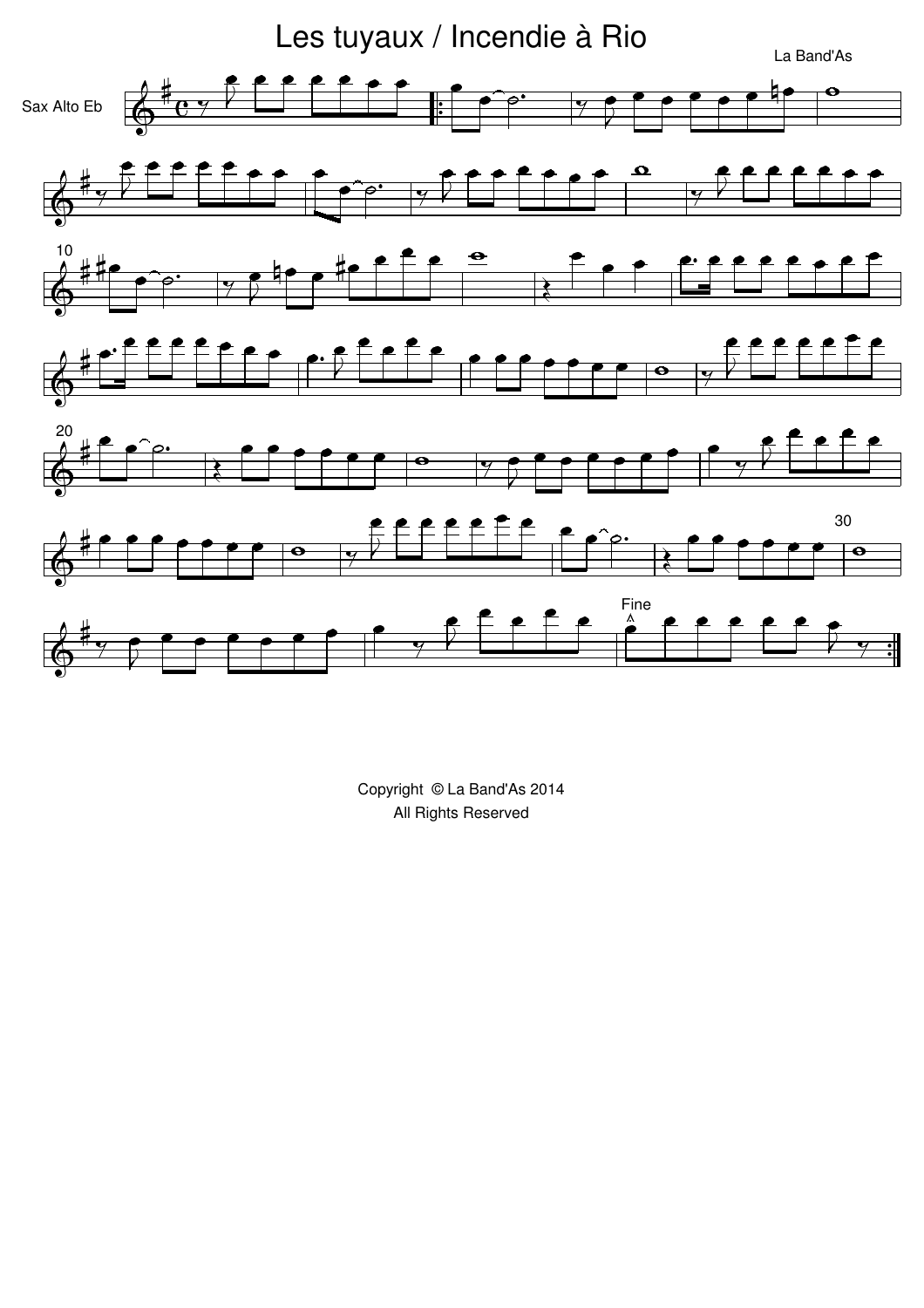Les tuyaux / Incendie à Rio

La Band'As

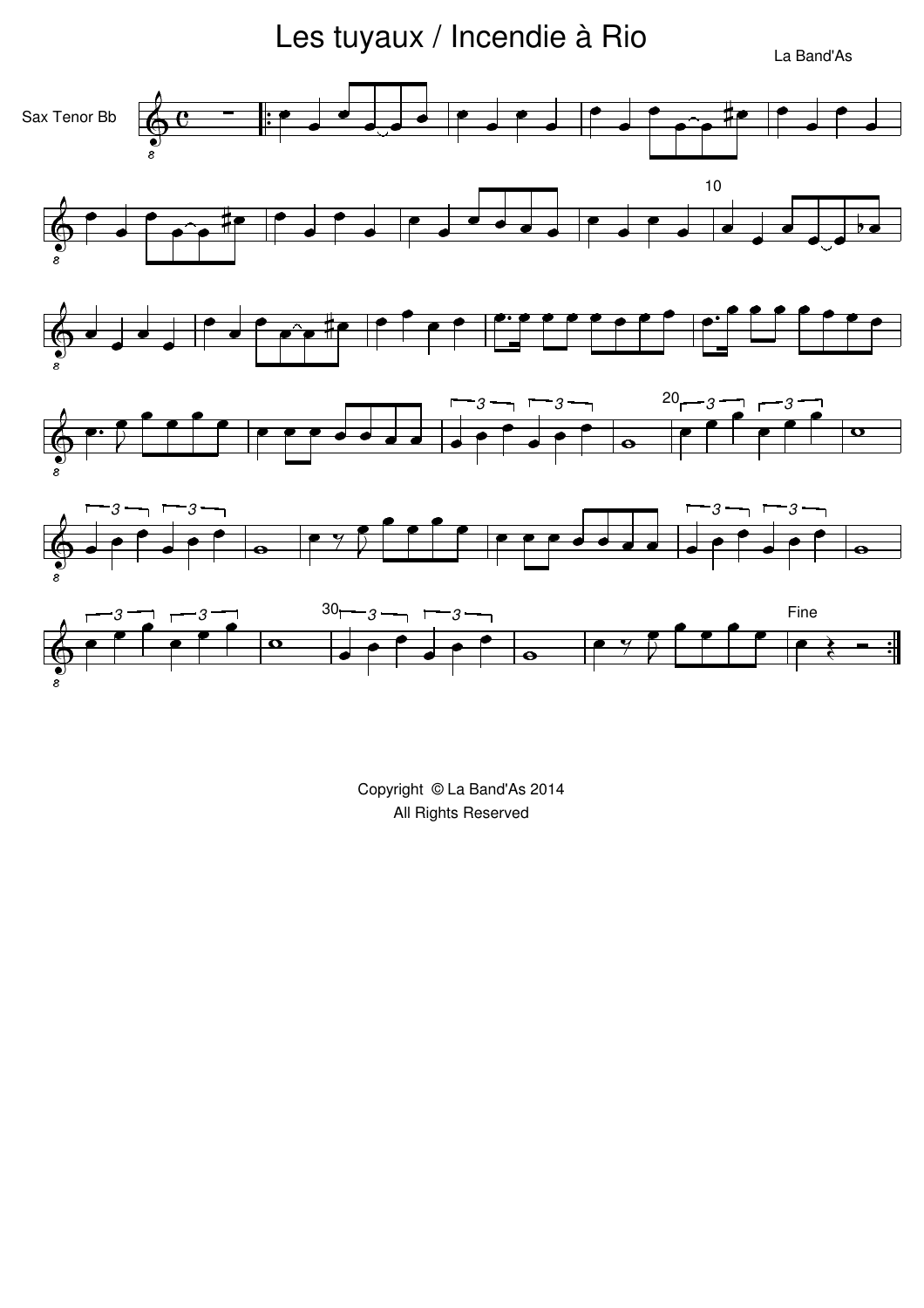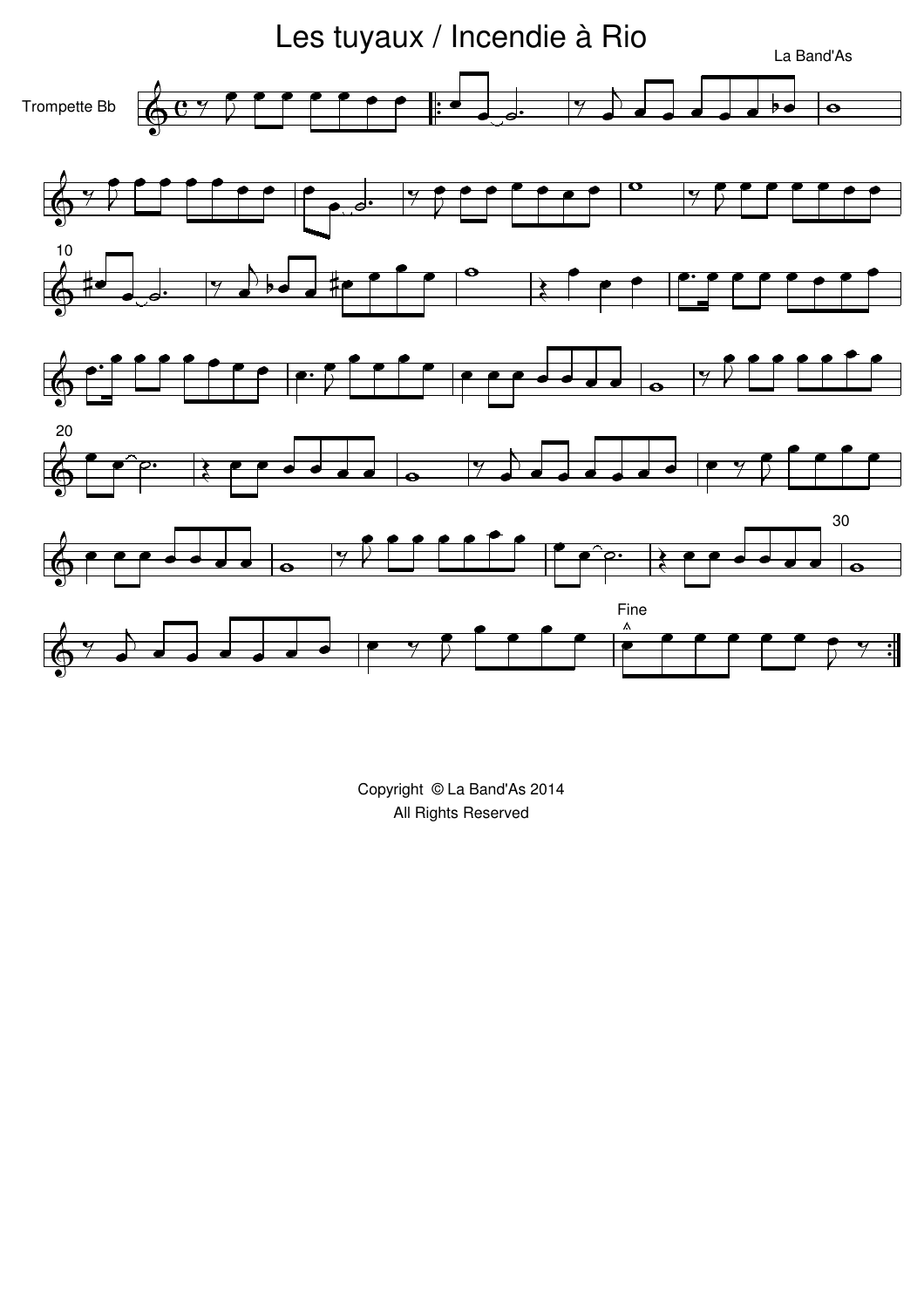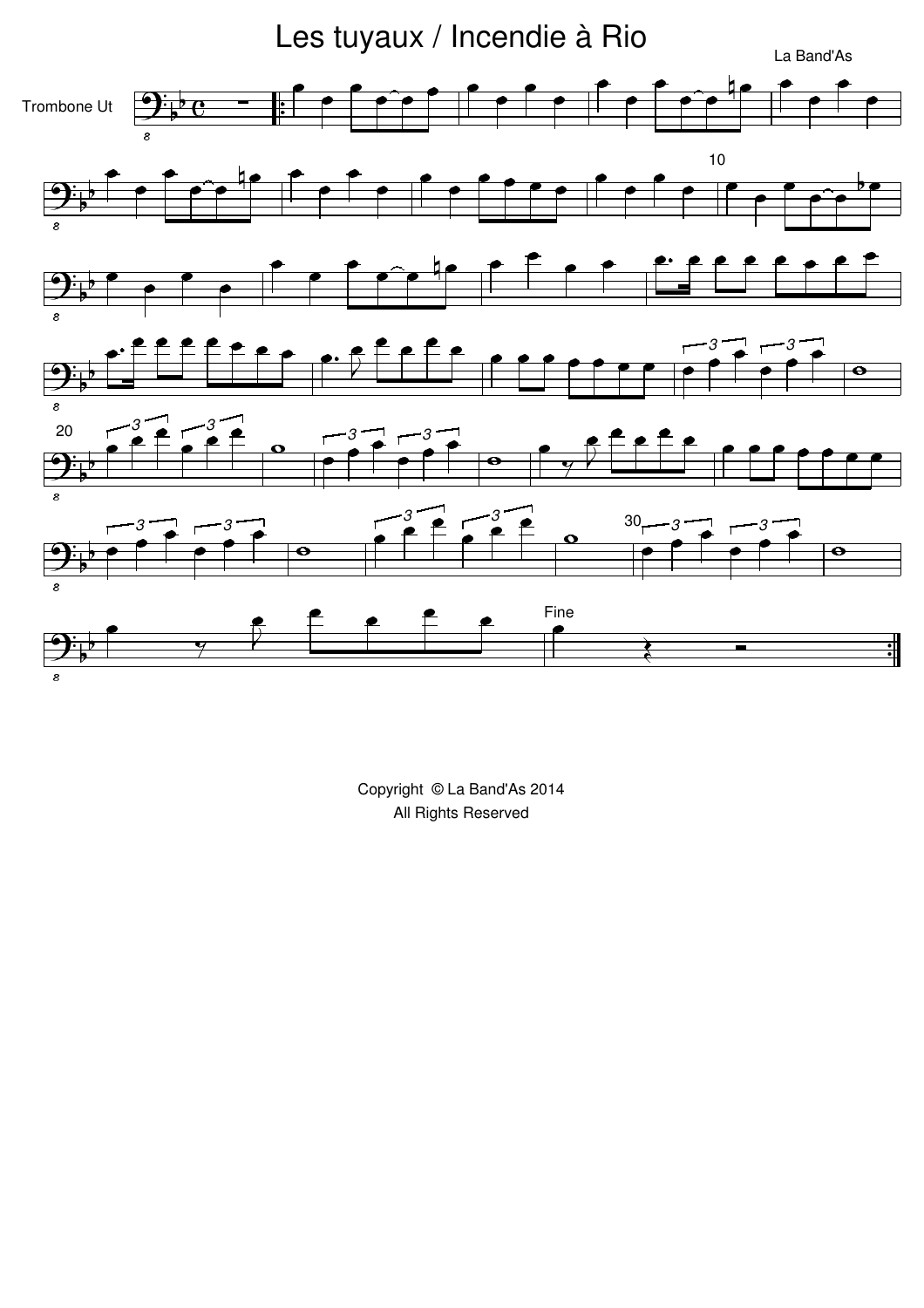Les tuyaux / Incendie à Rio

La Band'As